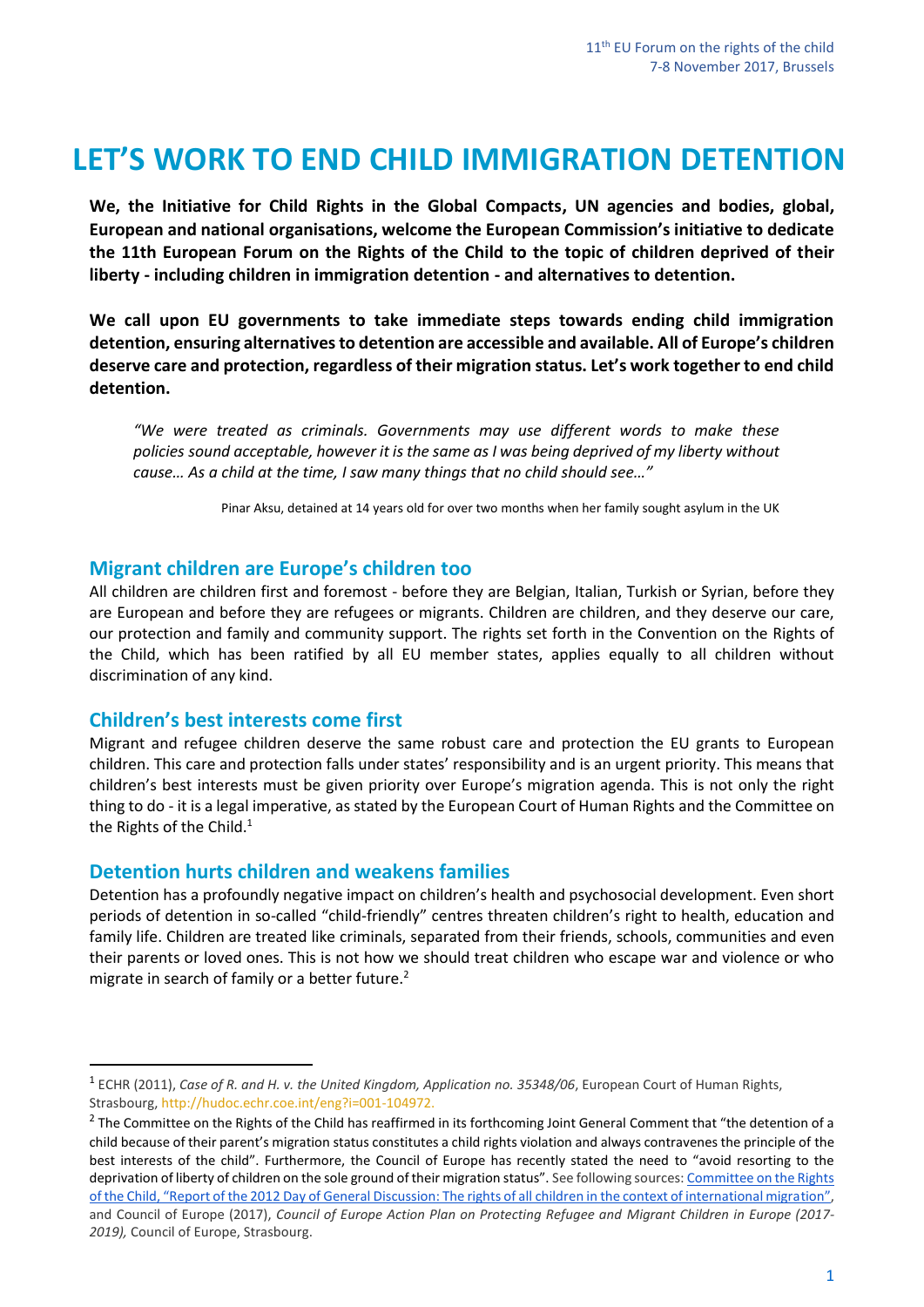*"I want to stress that throughout the course of our journeys, the lives of unaccompanied children are in great danger. Smugglers, traffickers, border guards, police or even fellow travellers take advantage of us, and everywhere I've been I've witnessed children become the targets of violence, exploitation, rape and abuse… Children deserve appropriate care, protection and support - not closed camps, hot spots and other forms of immigration detention." Gholam Hassanpour, assaulted by members of the coast guard and detained on arrival in Greece at 16 years old*

#### **Europe can and must do better**

On 19 September 2016, the Heads of State of all 193 UN member states adopted the New York Declaration for Refugees and Migrants.<sup>3</sup> The declaration commits all UN member states to work towards ending child immigration detention by prioritising alternatives to detention (para. 33). Furthermore, at the EU level, the European Commission communication on the protection of children in migration<sup>4</sup> has recognised the negative impact of detention on children and that everything possible must be done to ensure that a viable range of alternatives to the immigration detention of children is available and accessible.

Yet immigration detention of children and families is still widely used in the EU and has become a growing feature of European migration policies. This risks sending the message that Europe cares more about migration enforcement than protecting children.

### **There are alternatives**

It doesn't have to be this way. Alternatives to detention exist, but in many countries they are only used for a small fraction of children and families, and focus more on enforcement and controlling migrants rather than ensuring the care, protection and welfare of children.

However, a recent report by the European Union Agency for Fundamental Rights shows that some EU member states, human rights institutions, UN agencies and civil society practitioners are investing in human rights-based, child-friendly alternatives to detention.<sup>5</sup> The results are positive. For example, placement options within the community, with proper case-management support that focuses on ensuring the best interests of the child, have been shown to be effective in meeting states' legitimate objectives around compliance and case resolution. Additionally, Ireland has successfully prohibited the immigration detention of children, while other states such as Spain, Italy, Malta, the UK and Portugal have implemented successful alternatives to detention for migrant children and families. Across Europe, civil society organisations are also developing case management-based alternatives to detention and sharing information and best practices through the European Alternatives to Detention (ATD) Network.<sup>6</sup>

In its analysis of alternatives to detention from around the world, the International Detention Coalition (IDC) has concluded that engagement-based alternatives produce compliance rates of between 70% and 99%,<sup>7</sup> and that alternatives to detention lead to a reduction of costs of around 80% compared to detention, as well as to lowering litigation-related costs.<sup>8</sup>

 $\overline{a}$ 

<sup>3</sup> UN General Assembly, New York Declaration for Refugees and Migrants, UN document A/71/L.1 of 13 September 2016.

<sup>&</sup>lt;sup>4</sup> European Commission (12 April 2017), "Communication from the Commission to the European Parliament and the Council: The protection of children in migration", *{SWD(2017) 129 final}*, European Commission, Brussels[, http://eur](http://eur-lex.europa.eu/legal-content/EN/TXT/HTML/?uri=CELEX:52017DC0211&from=DE)[lex.europa.eu/legal-content/EN/TXT/HTML/?uri=CELEX:52017DC0211&from=DE.](http://eur-lex.europa.eu/legal-content/EN/TXT/HTML/?uri=CELEX:52017DC0211&from=DE)

<sup>&</sup>lt;sup>5</sup> FRA (2015), "Alternatives to detention for asylum seekers and people in return procedures", European Union Agency for Fundamental Rights, Vienna[, http://fra.europa.eu/en/publication/2015/alternatives-detention-asylum-seekers-and-people](http://fra.europa.eu/en/publication/2015/alternatives-detention-asylum-seekers-and-people-return-procedures)[return-procedures.](http://fra.europa.eu/en/publication/2015/alternatives-detention-asylum-seekers-and-people-return-procedures)

<sup>&</sup>lt;sup>6</sup> IDC (12 April 2017), "A new network of NGOs piloting alternatives in Europe", International Detention Coalition, [https://idcoalition.org/news/showing-detention-is-not-necessary/.](https://idcoalition.org/news/showing-detention-is-not-necessary/)

<sup>7</sup> Sampson, R. et al. (2015), *There Are Alternatives: A Handbook for Preventing Unnecessary Immigration Detention (Revised)*, International Detention Coalition, Melbourne, pp. 9-11.

<sup>8</sup> Ibid., pp. 11-12.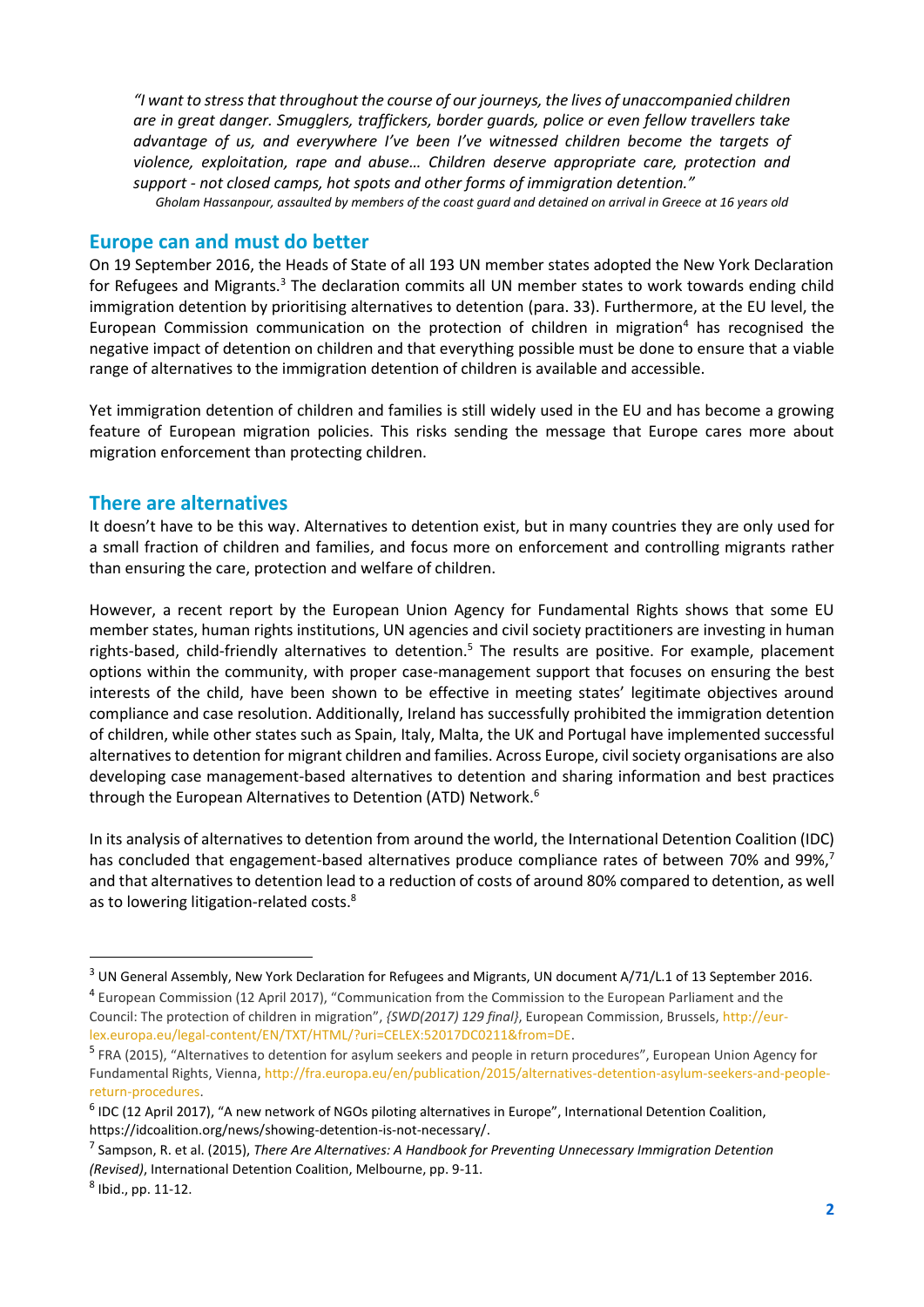#### Data collection and monitoring are critical

Many EU member states do not collect or make public the numbers, length and reasons for the detention of migrant children. Yet adequate data is crucial for well-informed decision making, documenting good practices (including alternatives to detention) and providing recommendations for law, policy and practice to prevent and significantly reduce the number of children deprived of liberty. For this reason, the UN General Assembly has invited the UN Secretary-General to commission an in-depth Global Study on Children Deprived of Liberty. It is vital that this study be undertaken.



## **WE URGENTLY ASK ALL EU MEMBER STATES TO:**

- Listen to the voices of affected children. 1 Provide space for the views and perspectives of refugee, migrant and stateless children to be into EU decision-making processes, including those involving immigrationbrought related detention.
- Translate the New York Declaration commitment to work to end  $\overline{2}$ child immigration detention - into concrete goals, targets and indicators.

The Global Compact on Safe, Orderly and Regular Migration and the Global Compact for<br>Refugees – to be adopted in late 2018 – represents a critical opportunity for EU member states to demonstrate leadership on child protection. To do so, words must be translated into action.

- Adopt laws and policies that prohibit the immigration detention 3 of children whether unaccompanied or accompanied and prioritise the best interests of the child over state migration management, with a view to fully respecting obligations under the Convention on the Rights of the Child.
- Provide protection, care and support for children in an 4 appropriate, safe and nurturing environment. Child detention is not a measure that "protects" children. There is no evidence that detention deters irregular migration. Given the harmful impact of detention on children, the only adequate way to protect them from going missing or being exploited by traffickers is to create appropriate community-based placement and integration options, and to ensure the immediate appointment of guardians for unaccompanied children.
- 5 develop and implement human rights-based Invest in. alternatives to detention that prioritise the best interests of the child, working together with civil society, UN partners and other stakeholders.

Expand the range of alternatives available for children and families, focusing on the type of care arrangements and community-based programmes that are proven to work - those that build<br>trust and support, and engage with children and their families, in particular through holistic case management.

6

#### Provide crucially needed financial support to develop a more robust evidence base and research efforts related to child detention.

In particular, make specific contributions to allow for the completion of the UN Global Study on Children Deprived of Liberty.